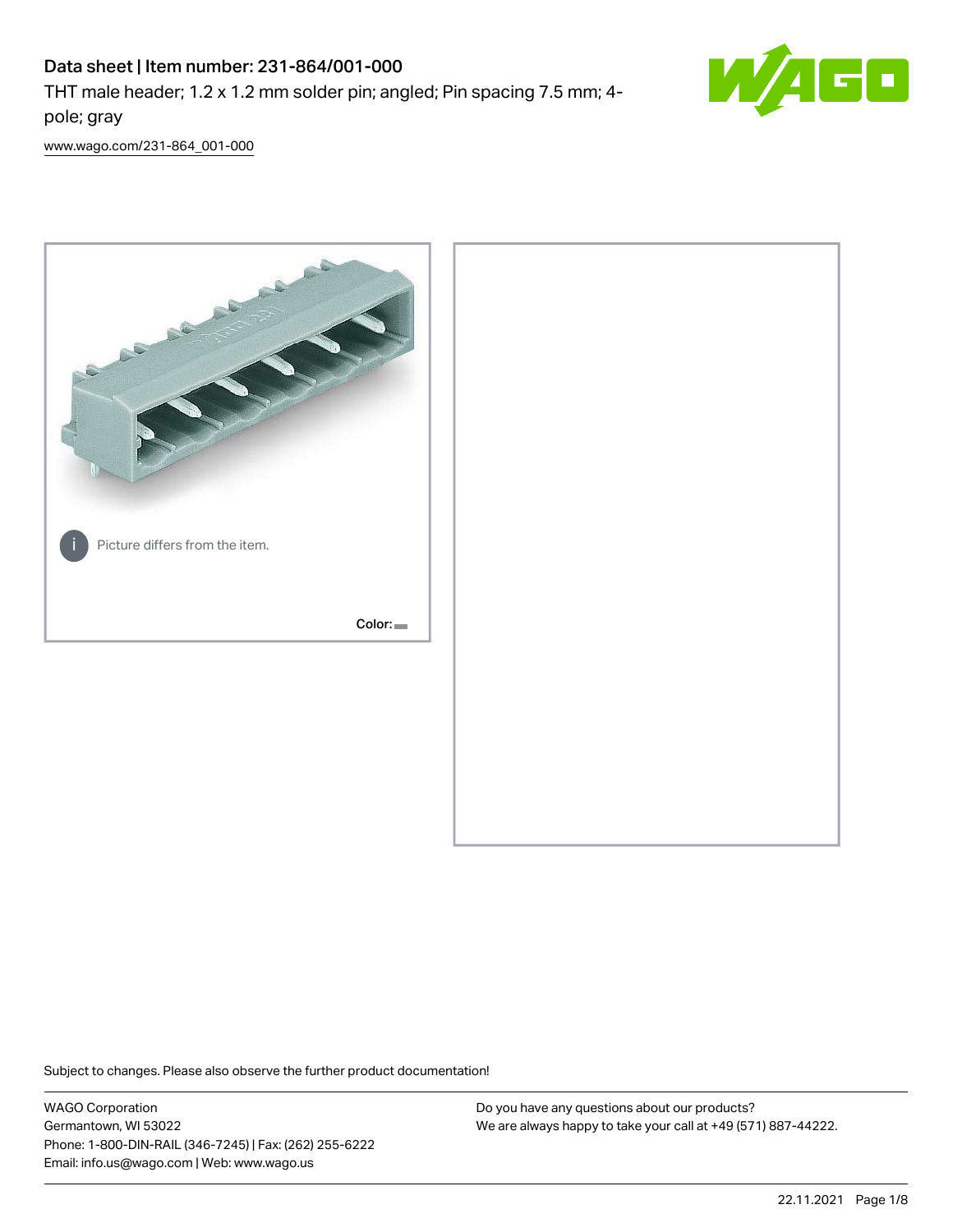



```
L = (pole no. -1) x pin spacing +8.2 mm
```
 $L_1 = L + 5$  mm

```
L_2 = L_1 + 7.4 mm
```
## Item description

- Horizontal or vertical PCB mounting via straight or angled solder pins
- $\blacksquare$ 1.2 x 1.2 mm solder pins allow nominal current up to 16 A, enhancing stability of shorter headers
- **With coding fingers**

Subject to changes. Please also observe the further product documentation! Data

WAGO Corporation Germantown, WI 53022 Phone: 1-800-DIN-RAIL (346-7245) | Fax: (262) 255-6222 Email: info.us@wago.com | Web: www.wago.us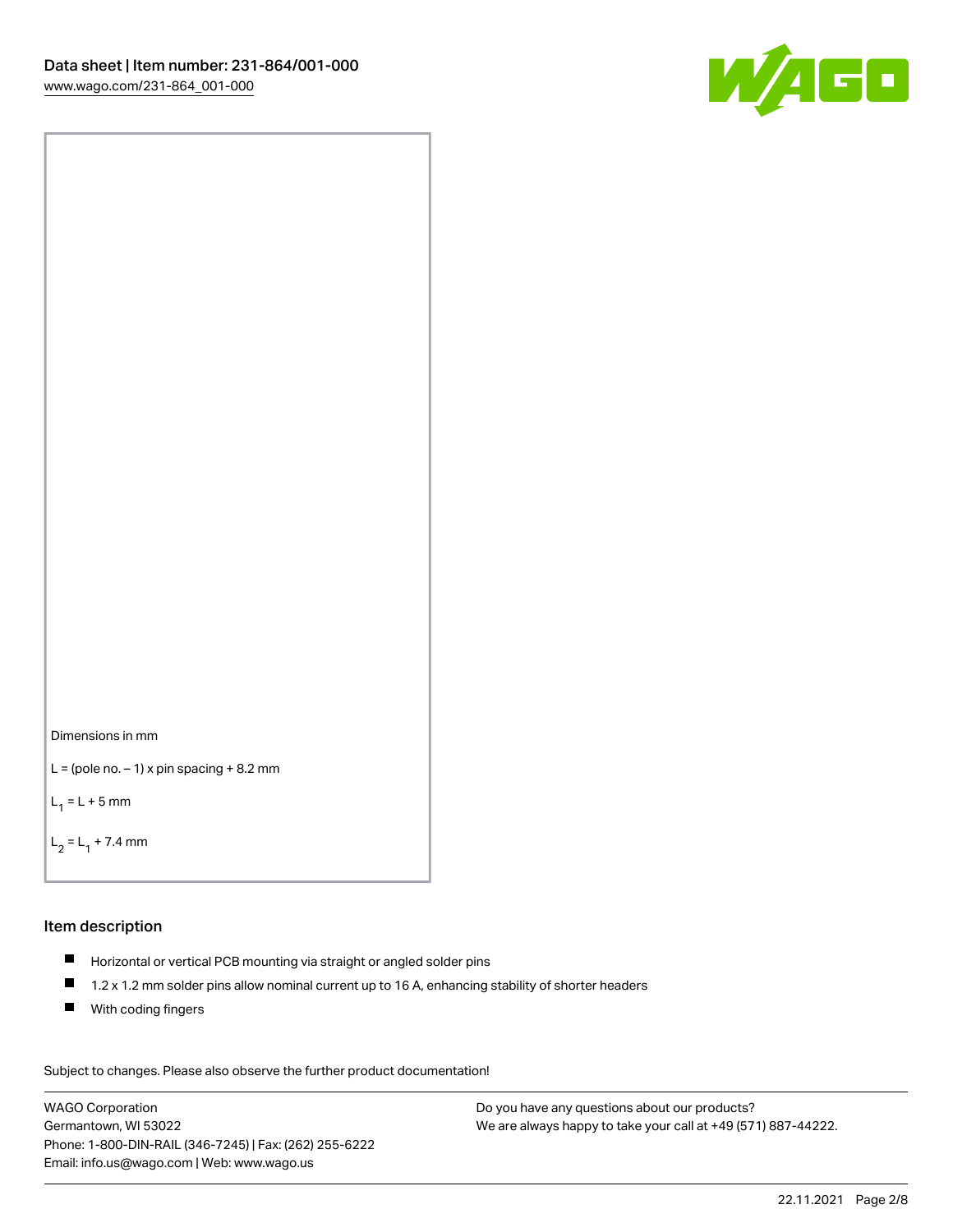

### Data Notes

| Safety information 1 | The <i>MCS – MULTI CONNECTION SYSTEM</i> includes connectors<br>without breaking capacity in accordance with DIN EN 61984. When<br>used as intended, these connectors must not be connected<br>/disconnected when live or under load. The circuit design should<br>ensure header pins, which can be touched, are not live when<br>unmated. |
|----------------------|--------------------------------------------------------------------------------------------------------------------------------------------------------------------------------------------------------------------------------------------------------------------------------------------------------------------------------------------|
| Variants:            | Other pole numbers<br>3.8 mm pin projection for male headers with straight solder pins<br>Gold-plated or partially gold-plated contact surfaces<br>Other versions (or variants) can be requested from WAGO Sales or<br>configured at https://configurator.wago.com/                                                                        |

## Electrical data

## IEC Approvals

| Ratings per                 | IEC/EN 60664-1                                                        |
|-----------------------------|-----------------------------------------------------------------------|
| Rated voltage (III / 3)     | 500 V                                                                 |
| Rated surge voltage (III/3) | 6 <sub>k</sub> V                                                      |
| Rated voltage (III/2)       | 630 V                                                                 |
| Rated surge voltage (III/2) | 6 kV                                                                  |
| Nominal voltage (II/2)      | 1000V                                                                 |
| Rated surge voltage (II/2)  | 6 kV                                                                  |
| Rated current               | 16 A                                                                  |
| Legend (ratings)            | $(III / 2)$ $\triangle$ Overvoltage category III / Pollution degree 2 |

## UL Approvals

| Approvals per                  | UL 1059 |
|--------------------------------|---------|
| Rated voltage UL (Use Group B) | 300 V   |
| Rated current UL (Use Group B) | 15 A    |
| Rated voltage UL (Use Group D) | 300 V   |
| Rated current UL (Use Group D) | 10 A    |

### Ratings per UL

| Rated voltage UL 1977 | 600 V |
|-----------------------|-------|
| Rated current UL 1977 |       |

Subject to changes. Please also observe the further product documentation!

| <b>WAGO Corporation</b>                                | Do you have any questions about our products?                 |
|--------------------------------------------------------|---------------------------------------------------------------|
| Germantown, WI 53022                                   | We are always happy to take your call at +49 (571) 887-44222. |
| Phone: 1-800-DIN-RAIL (346-7245)   Fax: (262) 255-6222 |                                                               |
| Email: info.us@wago.com   Web: www.wago.us             |                                                               |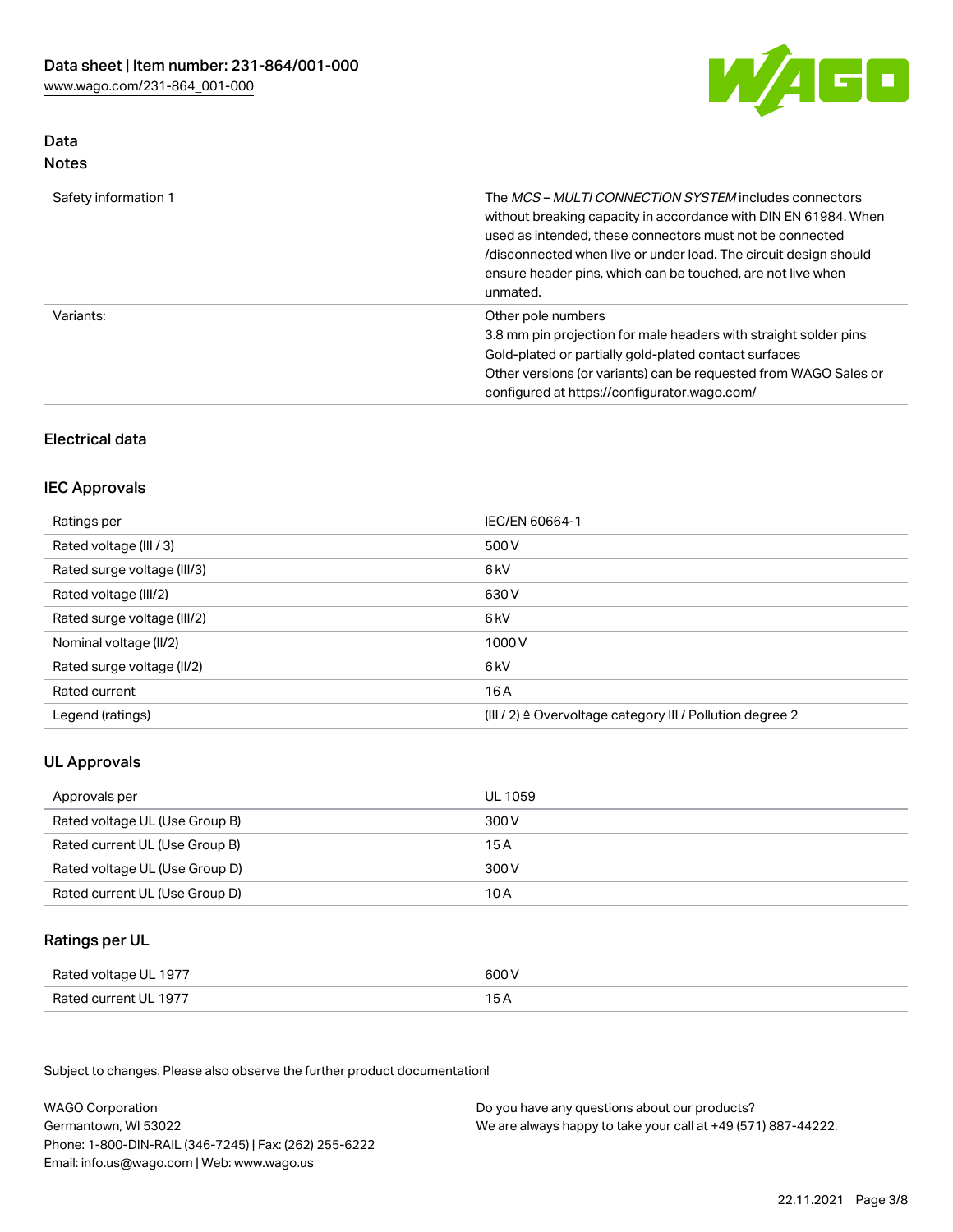

### CSA Approvals

| Approvals per                   | CSA   |
|---------------------------------|-------|
| Rated voltage CSA (Use Group B) | 300 V |
| Rated current CSA (Use Group B) | 15 A  |
| Rated voltage CSA (Use Group D) | 300 V |
| Rated current CSA (Use Group D) | 10 A  |

## Connection data

| Total number of potentials |  |
|----------------------------|--|
| Number of connection types |  |
| Number of levels           |  |

#### Connection 1

# Physical data

| Pin spacing                          | 7.5 mm / 0.295 inch  |
|--------------------------------------|----------------------|
| Width                                | 30.7 mm / 1.209 inch |
| Height                               | 12.2 mm / 0.48 inch  |
| Height from the surface              | 8.4 mm / 0.331 inch  |
| Depth                                | 12 mm / 0.472 inch   |
| Solder pin length                    | 3.8 <sub>mm</sub>    |
| Solder pin dimensions                | $1.2 \times 1.2$ mm  |
| Drilled hole diameter with tolerance | $17^{(+0.1)}$ mm     |

## Plug-in connection

| Contact type (pluggable connector) | Male connector/plug |
|------------------------------------|---------------------|
| Connector (connection type)        | for PCB             |
| Mismating protection               | No                  |
| Mating direction to the PCB        | 0°                  |
| Locking of plug-in connection      | Without             |

### PCB contact

| PCB Contact            |                                          |
|------------------------|------------------------------------------|
| Solder pin arrangement | over the entire male connector (in-line) |

Subject to changes. Please also observe the further product documentation!

| <b>WAGO Corporation</b>                                | Do you have any questions about our products?                 |
|--------------------------------------------------------|---------------------------------------------------------------|
| Germantown, WI 53022                                   | We are always happy to take your call at +49 (571) 887-44222. |
| Phone: 1-800-DIN-RAIL (346-7245)   Fax: (262) 255-6222 |                                                               |
| Email: info.us@wago.com   Web: www.wago.us             |                                                               |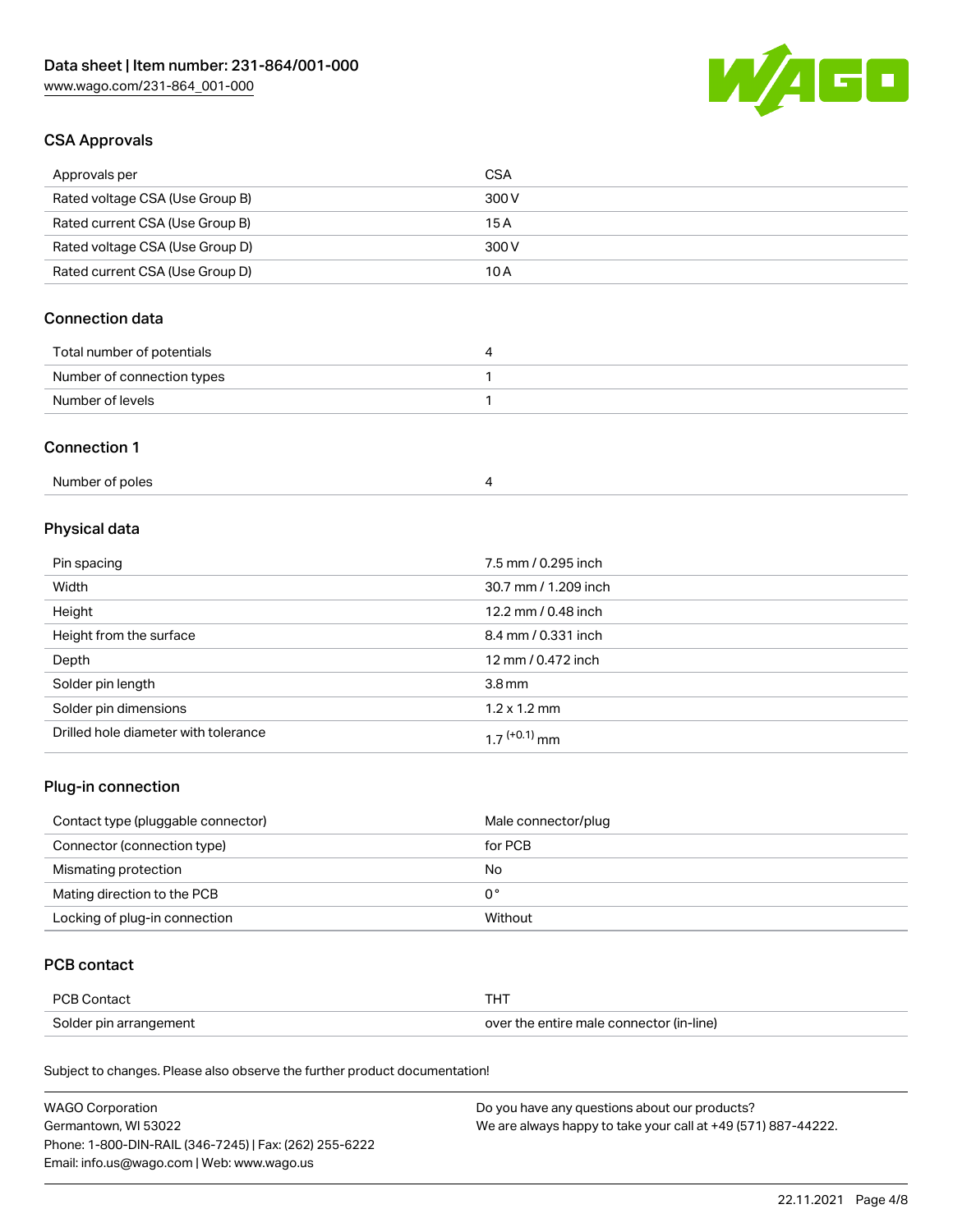

Number of solder pins per potential 1

#### Material data

| Color                       | gray                                    |
|-----------------------------|-----------------------------------------|
| Material group              |                                         |
| Insulation material         | Polyamide (PA66)                        |
| Flammability class per UL94 | V <sub>0</sub>                          |
| Contact material            | Electrolytic copper ( $E_{\text{Cu}}$ ) |
| Contact plating             | tin-plated                              |
| Fire load                   | 0.035 MJ                                |
| Weight                      | 1.9 <sub>g</sub>                        |

### Environmental requirements

Limit temperature range  $-60... +100$  °C

### Commercial data

| Product Group         | 3 (Multi Conn. System) |
|-----------------------|------------------------|
| PU (SPU)              | 100 Stück              |
| Packaging type        | box                    |
| Country of origin     | DE                     |
| <b>GTIN</b>           | 4044918932097          |
| Customs tariff number | 8536694040             |

### Approvals / Certificates

#### Country specific Approvals

| Logo                | Approval                                            | <b>Additional Approval Text</b> | Certificate<br>name |
|---------------------|-----------------------------------------------------|---------------------------------|---------------------|
|                     | <b>CB</b><br><b>DEKRA Certification B.V.</b>        | IEC 61984                       | NL-39756            |
|                     | <b>CSA</b><br>DEKRA Certification B.V.              | C <sub>22.2</sub>               | 1466354             |
| EMA<br><b>INEUR</b> | <b>KEMA/KEUR</b><br><b>DEKRA Certification B.V.</b> | EN 61984                        | 2190761.01          |

Subject to changes. Please also observe the further product documentation!

| <b>WAGO Corporation</b>                                | Do you have any questions about our products?                 |
|--------------------------------------------------------|---------------------------------------------------------------|
| Germantown, WI 53022                                   | We are always happy to take your call at +49 (571) 887-44222. |
| Phone: 1-800-DIN-RAIL (346-7245)   Fax: (262) 255-6222 |                                                               |
| Email: info.us@wago.com   Web: www.wago.us             |                                                               |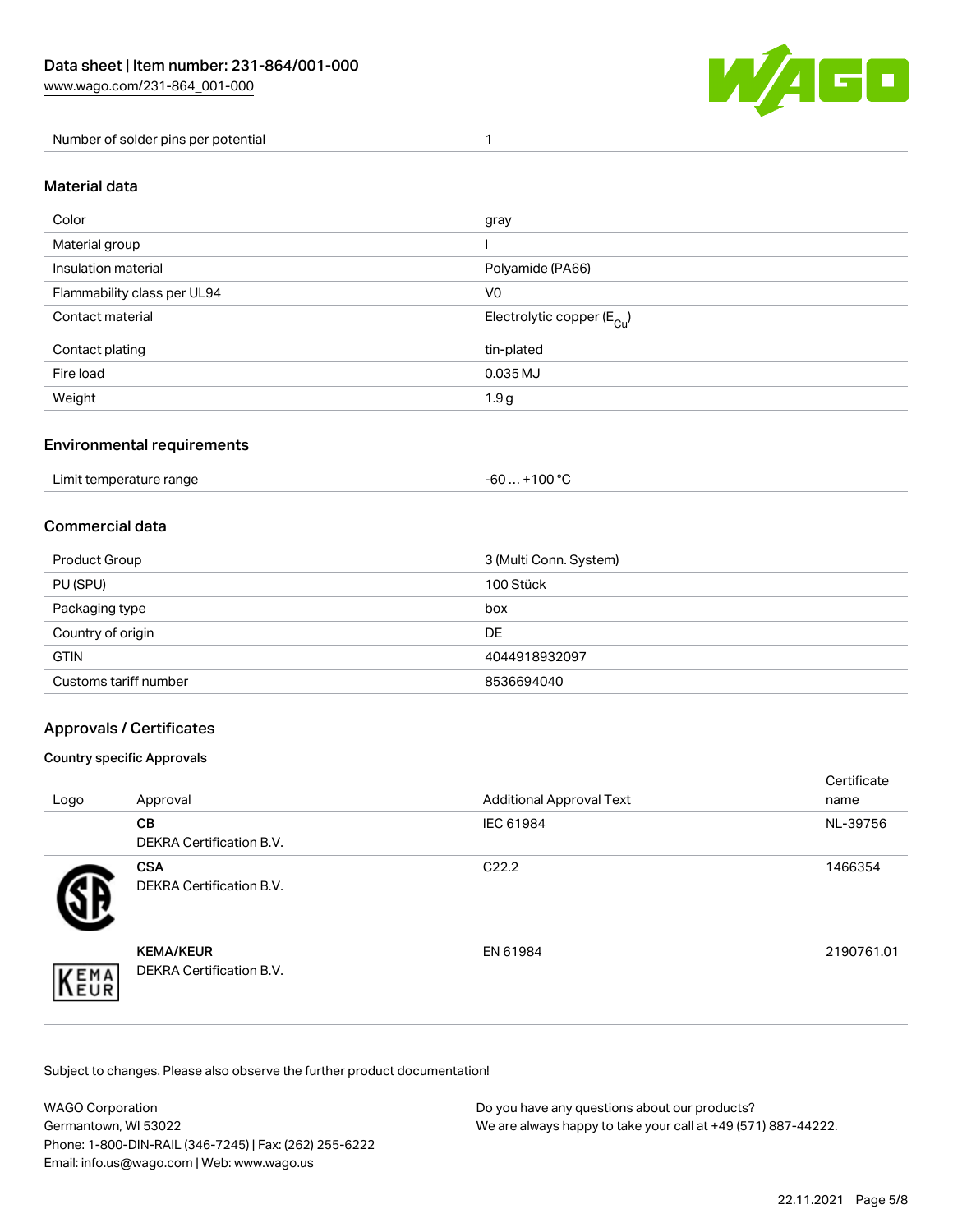

#### Ship Approvals

| Logo                     | Approval                                    | <b>Additional Approval Text</b> | Certificate<br>name                |
|--------------------------|---------------------------------------------|---------------------------------|------------------------------------|
| ABS                      | <b>ABS</b><br>American Bureau of Shipping   | $\overline{\phantom{a}}$        | $19 -$<br>HG1869876-<br><b>PDA</b> |
| <b>BUREAU</b><br>VERITAS | BV<br>Bureau Veritas S.A.                   | IEC 60998                       | 11915/D0<br><b>BV</b>              |
| <b>UL-Approvals</b>      |                                             |                                 |                                    |
|                          |                                             |                                 | Certificate                        |
| Logo                     | Approval                                    | <b>Additional Approval Text</b> | name                               |
|                          | <b>UR</b><br>Underwriters Laboratories Inc. | UL 1059                         | E45172                             |
|                          | UR<br>Underwriters Laboratories Inc.        | <b>UL 1977</b>                  | E45171                             |

#### Counterpart

| Item no.231-204/026-000                                                         |                              |
|---------------------------------------------------------------------------------|------------------------------|
| Female plug; 4-pole; 12 AWG max; pin spacing 7.5 mm; 1 conductor per pole; gray | www.wago.com/231-204/026-000 |

### Optional accessories

#### Coding

| Intermediate plate |                                                                  |                      |
|--------------------|------------------------------------------------------------------|----------------------|
|                    | ltem no.: 231-500<br>Spacer; for formation of groups; light gray | www.wago.com/231-500 |
| Coding             |                                                                  |                      |
| <b>CONTRACTOR</b>  | Item no.: 231-130<br>Coding key; snap-on type; light gray        | www.wago.com/231-130 |

.<br>Subject to changes. Please also observe the further product documentation!

WAGO Corporation Germantown, WI 53022 Phone: 1-800-DIN-RAIL (346-7245) | Fax: (262) 255-6222 Email: info.us@wago.com | Web: www.wago.us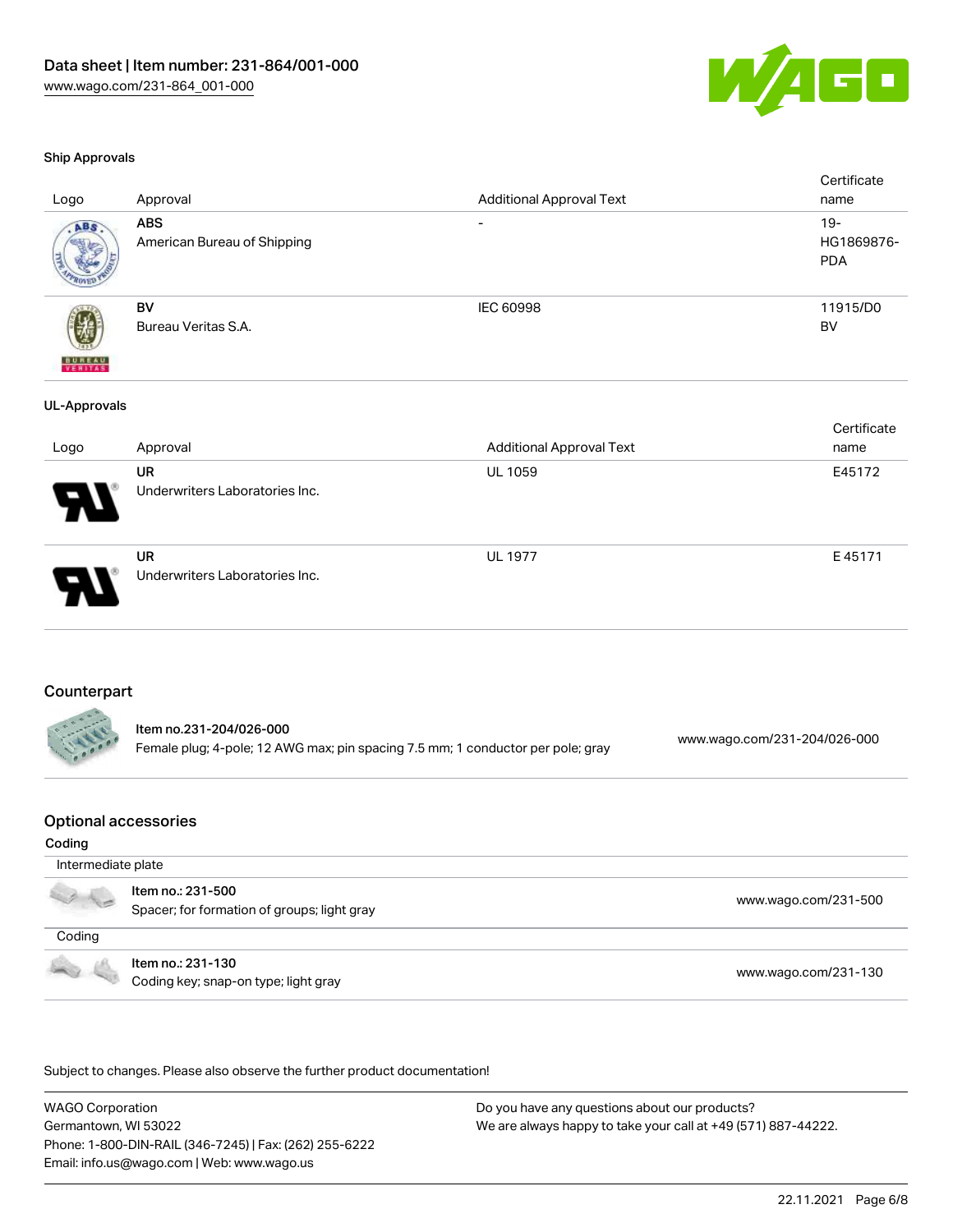

## **Downloads** Documentation

| <b>Additional Information</b><br>Technical explanations                                                                                                                                                        | 2019 Apr 3 | pdf<br>2.0 MB | Download |
|----------------------------------------------------------------------------------------------------------------------------------------------------------------------------------------------------------------|------------|---------------|----------|
| <b>CAD files</b>                                                                                                                                                                                               |            |               |          |
| CAD data                                                                                                                                                                                                       |            |               |          |
| 2D/3D Models 231-864/001-000                                                                                                                                                                                   |            | <b>URL</b>    | Download |
| <b>CAE</b> data                                                                                                                                                                                                |            |               |          |
| EPLAN Data Portal 231-864/001-000                                                                                                                                                                              |            | URL           | Download |
| ZUKEN Portal 231-864/001-000                                                                                                                                                                                   |            | <b>URL</b>    | Download |
| EPLAN Data Portal 231-864/001-000                                                                                                                                                                              |            | <b>URL</b>    | Download |
| <b>PCB Design</b>                                                                                                                                                                                              |            |               |          |
| Symbol and Footprint 231-864/001-000<br>CAx data for your PCB design, consisting of "schematic symbols and PCB footprints",<br>allow easy integration of the WAGO component into your development environment. |            | URL           | Download |
| Supported formats:                                                                                                                                                                                             |            |               |          |
| ш<br>Accel EDA 14 & 15                                                                                                                                                                                         |            |               |          |
| ш<br>Altium 6 to current version                                                                                                                                                                               |            |               |          |
| ш<br>Cadence Allegro                                                                                                                                                                                           |            |               |          |
| ш<br>DesignSpark                                                                                                                                                                                               |            |               |          |
| П<br>Eagle Libraries                                                                                                                                                                                           |            |               |          |
| KiCad                                                                                                                                                                                                          |            |               |          |
| H<br>Mentor Graphics BoardStation                                                                                                                                                                              |            |               |          |
| ш<br>Mentor Graphics Design Architect                                                                                                                                                                          |            |               |          |
| п<br>Mentor Graphics Design Expedition 99 and 2000                                                                                                                                                             |            |               |          |
|                                                                                                                                                                                                                |            |               |          |
| ш<br>OrCAD 9.X PCB and Capture                                                                                                                                                                                 |            |               |          |
| PADS PowerPCB 3, 3.5, 4.X, and 5.X                                                                                                                                                                             |            |               |          |
| ш<br>PADS PowerPCB and PowerLogic 3.0                                                                                                                                                                          |            |               |          |

WAGO Corporation Germantown, WI 53022 Phone: 1-800-DIN-RAIL (346-7245) | Fax: (262) 255-6222 Email: info.us@wago.com | Web: www.wago.us